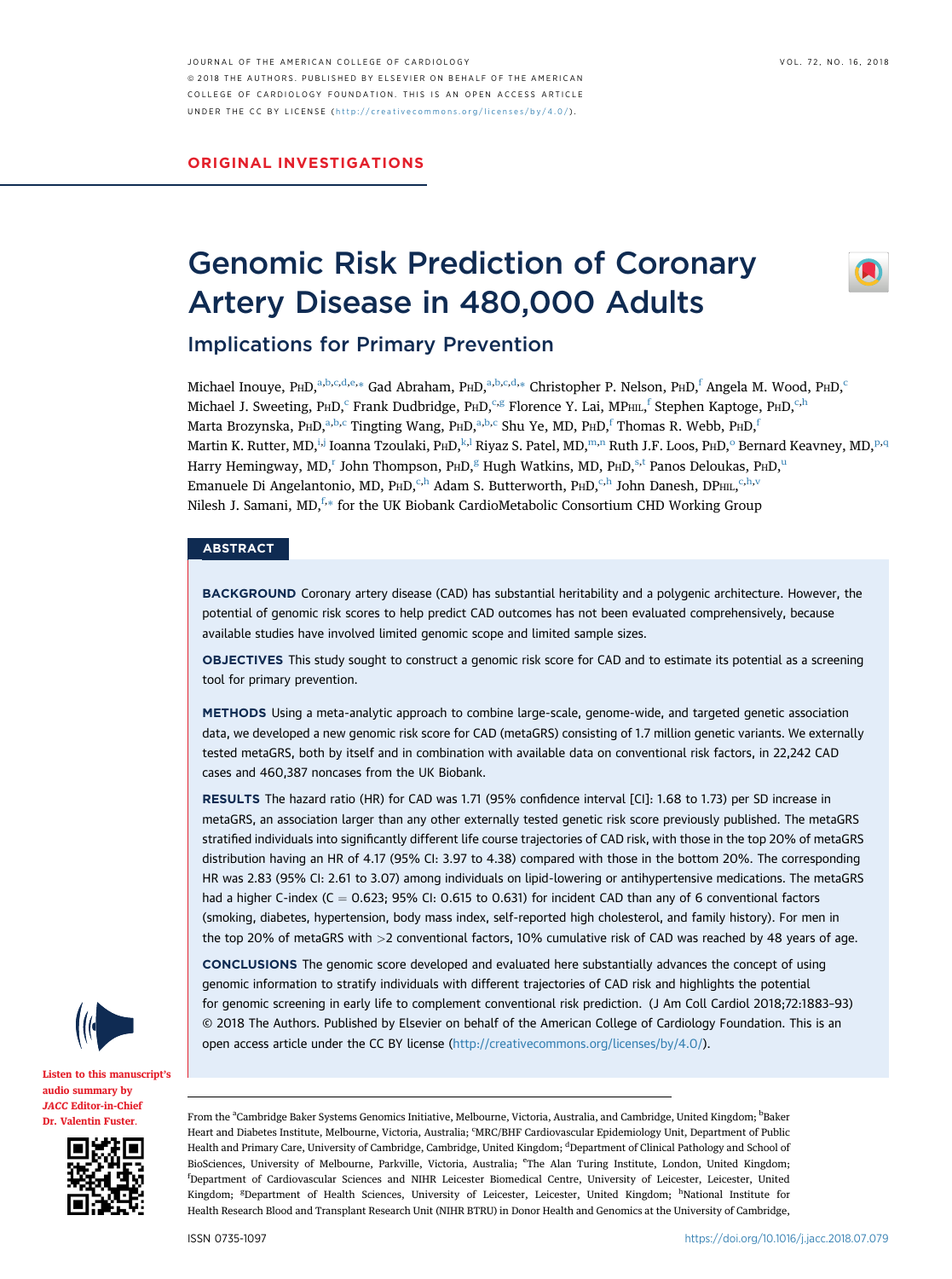#### <span id="page-1-0"></span>ABBREVIATIONS AND ACRONYMS

BMI = body mass index

CAD = coronary artery disease

CI = confidence interval

GRS = genomic risk score(s)

HR = hazard ratio

s coronary artery disease (CAD) is<br>the leading cause of morbidity and<br>mortality worldwide, early identifi-<br>cation of individuals who are at high risk the leading cause of morbidity and mortality worldwide, early identification of individuals who are at high risk of CAD is essential for primary prevention. As the heritability of CAD has been estimated to be 40% to 60%, comprehensive information on genetic susceptibility could contribute importantly to CAD risk stratification  $(1,2)$ .

### SEE PAGE 1894

Although family history has long been identified as a risk factor for CAD, elucidation of the genetic architecture of CAD has advanced substantially only during the past decade with the advent of genomewide association studies. Results from these assumption-free surveys across the genome have laid foundations for developing genomic risk scores (GRS) in the estimation of an individual's underlying genomic risk (3–[9\).](#page-10-0) Furthermore, because GRS are based on germline DNA, they are quantifiable in early life, at or before birth. Hence, they offer the potential for early risk screening and primary prevention before other conventional risk factors become informative.

Due to several inter-related factors, however, previous GRS for CAD have been unable to provide comprehensive assessment of the potential of using genomic information in CAD risk prediction. First, because previously published GRS have utilized only genetic variants of genome-wide significance [\(4,5,8\)](#page-10-0) or involved genotyping arrays that focused only on pre-selected loci [\(3\),](#page-10-0) they have not fully utilized genome-wide variation, preventing accurate estimation of the relative contribution of each genetic variant to CAD risk. Second, because previous studies of GRS have tended to have moderate statistical power, they have been unable to provide precise effect size estimates [\(10](#page-10-0)–12). Third, because previous studies of GRS have largely lacked external testing in largescale cohorts that represent a diversity of ancestries [\(3\)](#page-10-0) and typically have involved only a narrow spectrum of CAD burden (e.g., inclusion of myocardial infarction only)  $(13,14)$ , their generalizability has been limited.

Here, we report a more powerful and generalizable genome-wide GRS for CAD to provide a more comprehensive evaluation. We utilized a metaanalytic strategy to construct a GRS for CAD (metaGRS) that captures the totality of information from the largest previous genome-wide association studies, and then investigated the external performance of this metaGRS in stratifying CAD risk in >480,000 individuals from the UK Biobank (UKB) [\(15\).](#page-10-0) Furthermore, we assessed the effects of 6 conventional risk factors (smoking, blood pressure, body

Manuscript received June 19, 2018; revised manuscript received July 23, 2018, accepted July 24, 2018.

Cambridge, United Kingdom; <sup>i</sup>Division of Diabetes, Endocrinology and Gastroenterology, School of Medical Sciences, Faculty of Biology, Medicine and Health, University of Manchester, Manchester Academic Health Science Centre, Manchester, United Kingdom; Manchester Diabetes Centre, Manchester University NHS Foundation Trust, Manchester Academic Health Science Centre, Manchester, United Kingdom; <sup>k</sup>Department of Epidemiology and Biostatistics, Imperial College London, London, United Kingdom; <sup>1</sup>Department of Hygiene and Epidemiology, University of Ioannina, Ioannina, Greece; <sup>m</sup>Institute of Cardiovascular Sciences, University College London, London, United Kingdom; "Barts Heart Centre, St. Bartholomew's Hospital, London, United Kingdom; <sup>o</sup>Charles Bronfman Institute for Personalized Medicine, Mindich Child Health and Development Institute, Icahn School of Medicine at Mount Sinai, New York, New York; <sup>p</sup>Division of Cardiovascular Sciences, School of Medical Sciences, Faculty of Biology, Medicine and Health, University of Manchester, Manchester, United Kingdom; <sup>q</sup>Manchester University NHS Foundation Trust, Manchester Academic Health Science Centre, Manchester, United Kingdom; <sup>r</sup>The Farr Institute of Health Informatics Research and the National Institute for Health Research, Biomedical Research Centre, University College London, London, United Kingdom; <sup>s</sup>Division of Cardiovascular Medicine, Radcliffe Department of Medicine, University of Oxford, Oxford, United Kingdom; <sup>t</sup>The Wellcome Trust Centre for Human Genetics, University of Oxford, Oxford, United Kingdom; <sup>u</sup>William Harvey Research Institute, Barts and the London School of Medicine and Dentistry, Queen Mary University of London, London, United Kingdom; and the <sup>v</sup> Wellcome Trust Sanger Institute, Wellcome Genome Campus, Hinxton, Cambridgeshire, United Kingdom. \*Drs. Inouye, Abraham, and Samani contributed equally to this work. This study was supported by funding from National Health and Medical Research Council (NHMRC) grant APP1062227; and was supported in part by the Victorian Government's OIS Program. Dr. Inouye was supported by an NHMRC and Australian Heart Foundation Career Development Fellowship (no. 1061435). Dr. Abraham was supported by an NHMRC Early Career Fellowship (no. 1090462). Drs. Nelson, Keavney, and Samani are supported by the British Heart Foundation, and Dr. Samani is an NIHR Senior Investigator. Dr. Rutter has received honoraria and consulting fees from Novo Nordisk, Ascensia, Cell Catapult, and Roche Diabetes Care. Dr. Patel is supported by the British Heart Foundation (FS/14/76/30933). The MRC/BHF Cardiovascular Epidemiology Unit is supported by the UK Medical Research Council [MR/L003120/1], British Heart Foundation [RG/13/13/30194], and UK National Institute for Health Research Cambridge Biomedical Research Centre. Dr. Butterworth has received grant support from Merck, Novartis, Pfizer, Biogen, Bioverativ, and AstraZeneca; and serves as a consultant to Novartis. Dr. Danesh is a British Heart Foundation Professor and NIHR Senior Investigator. All other authors have reported that they have no relationships relevant to the contents of this paper to disclose. Pradeep Natarajan, MD, MMSc, served as Guest Editor for this paper.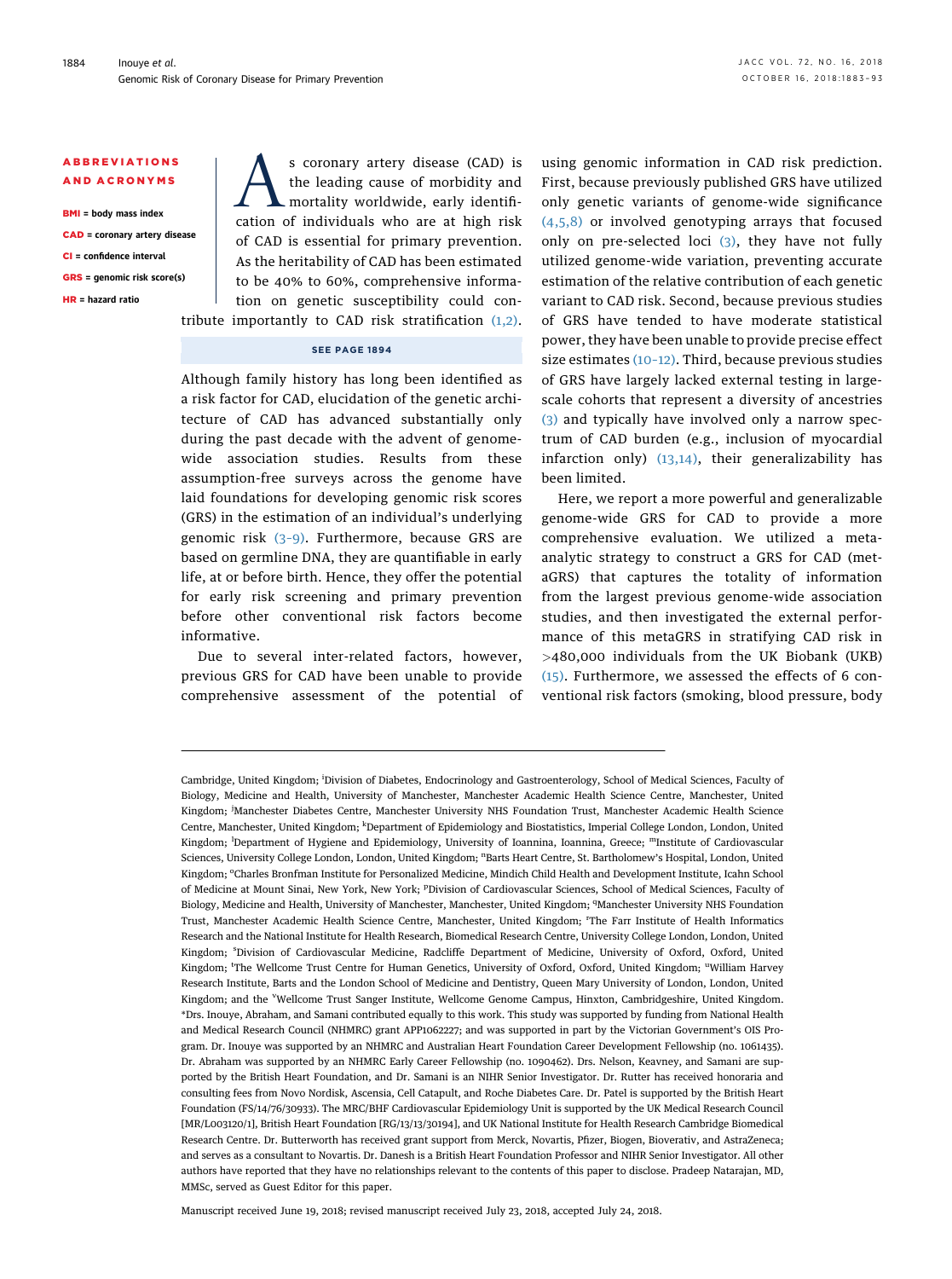mass index [BMI], diabetes, family history, and high cholesterol) on different genomic risk backgrounds, with the aim of delineating event rates across age, sex, clinical risk factors, and genomic risk score strata to identify individuals who are more likely to benefit from earlier and more intensive therapies. Finally, to assess the potential therapeutic implications of genomic risk scores, we tested the impact of blood pressure and lipid-lowering medication on the performance of the metaGRS.

#### **METHODS**

STUDY DESIGN AND PARTICIPANTS. The design of this study is shown in [Online Figure 1.](https://doi.org/10.1016/j.jacc.2018.07.079) Details of the design of the UKB have been reported previously [\(15\).](#page-10-0) Participants were members of the general U.K. population between age 40 and 69 years at recruitment, identified through primary care lists, who accepted an invitation to attend 1 of the 22 assessment centers that were serially established across the United Kingdom between 2006 and 2010. At recruitment, detailed information was collected via a standardized questionnaire on sociodemographic characteristics, health status and physician-diagnosed medical conditions, family history, and lifestyle factors. Selected physical and functional measurements were obtained, including height, weight, waist-hip ratio, and systolic and diastolic blood pressures. The UKB data were subsequently linked to Hospital Episode Statistics (HES) data, as well as national death and cancer registries. The HES data available for the current analysis cover all hospital admissions to NHS hospitals in England and Scotland from April 1997 to March 2015, with the Scottish data dating back as early as 1981. HES uses International Classification of Diseases (ICD)–9th and 10th Revisions to record diagnosis information, and OPCS-4 (Office of Population, Censuses and Surveys: Classification of Interventions and Procedures, version 4) to code operative procedures. Death registries include all deaths in the United Kingdom until January 2016, with both primary and contributory causes of death coded in ICD-10.

CAD was defined as fatal or nonfatal myocardial infarction (MI) cases, percutaneous transluminal coronary angioplasty (PTCA), or coronary artery bypass grafting (CABG). The age of event in prevalent cases was determined by self-reported age and calculated age based on the earliest hospital record for the event; if both self-reported age and calculated age were available, the smaller value was used. For incident cases, hospital and/or death records were used to determined age of event. Prevalent versus incident status was relative to the UKB enrollment assessment. In UKB self-reported data, cases were defined as having had a heart attack diagnosed by a doctor (data field #6150); "non-cancer illnesses that self-reported as heart attack" (data field #20002); or self-reported operation including PTCA, CABG, or triple heart bypass (data field #20004). In HES hospital episodes data and death registry data, MI was defined as hospital admission or cause of death due to ICD-9 410 to 412, or ICD-10 I21 to I24 or I25.2; CABG and PTCA were defined as hospital admission OPCS-4 K40 to K46, K49, K50.1, or K75.

We defined risk factors at the first assessment as follows: diabetes diagnosed by a doctor (field #2443), BMI (field #21001), current smoking (field #20116), hypertension, family history of heart disease, and high cholesterol. For hypertension we used an expanded definition including self-reported high blood pressure (either on blood pressure medication, data fields #6177, #6153; systolic blood pressure >140 mm Hg, fields #4080, #93; or diastolic blood pressure >90 mm Hg, data fields #4079, #94). For family history of heart disease, we considered history in any firstdegree relative (father, mother, sibling; fields #20107, 20110, and 20111, respectively). For high cholesterol, we considered individuals with selfreported high cholesterol at assessment, as well as diagnoses in the HES/death records (ICD-9 272.0; ICD-10 E78.0). For the analyses of the number of elevated risk factors, we considered diagnosed diabetes (yes/no), hypertension at assessment (yes/no), BMI >30 kg/m<sup>2</sup>, smoking at assessment (yes/no), high cholesterol (yes/no), and family history of heart disease (yes/no).

Genotyping of UK Biobank participants was undertaken using a custom-built genome-wide array (the UK Biobank Axiom array) of  $\sim$  826,000 markers. Genotyping was done in 2 phases. A total of 50,000 subjects were initially typed as part of the UK BiLEVE project [\(16\)](#page-10-0). The rest of the participants were genotyped using a slightly modified array. Imputation to  $\sim$ 92 million markers was subsequently carried out using the Haplotype Reference Consortium [\(17\)](#page-10-0) and UK10K/1000Genomes haplotype resource panels; however, at the time of analysis, known issues existed with the imputation using the latter panel.

DATA PROCESSING AND QUALITY CONTROL. A detailed description is available in the [Online](https://doi.org/10.1016/j.jacc.2018.07.079) [Appendix.](https://doi.org/10.1016/j.jacc.2018.07.079) Briefly, we adapted appropriate qualitycontrol procedures to the set of GWAS (genome-wide association study) summary statistics being utilized, filtering genetic variants for minor allele frequency, Hardy-Weinberg equilibrium, and imputation quality using PLINK [\(18\).](#page-10-0) Population structure was controlled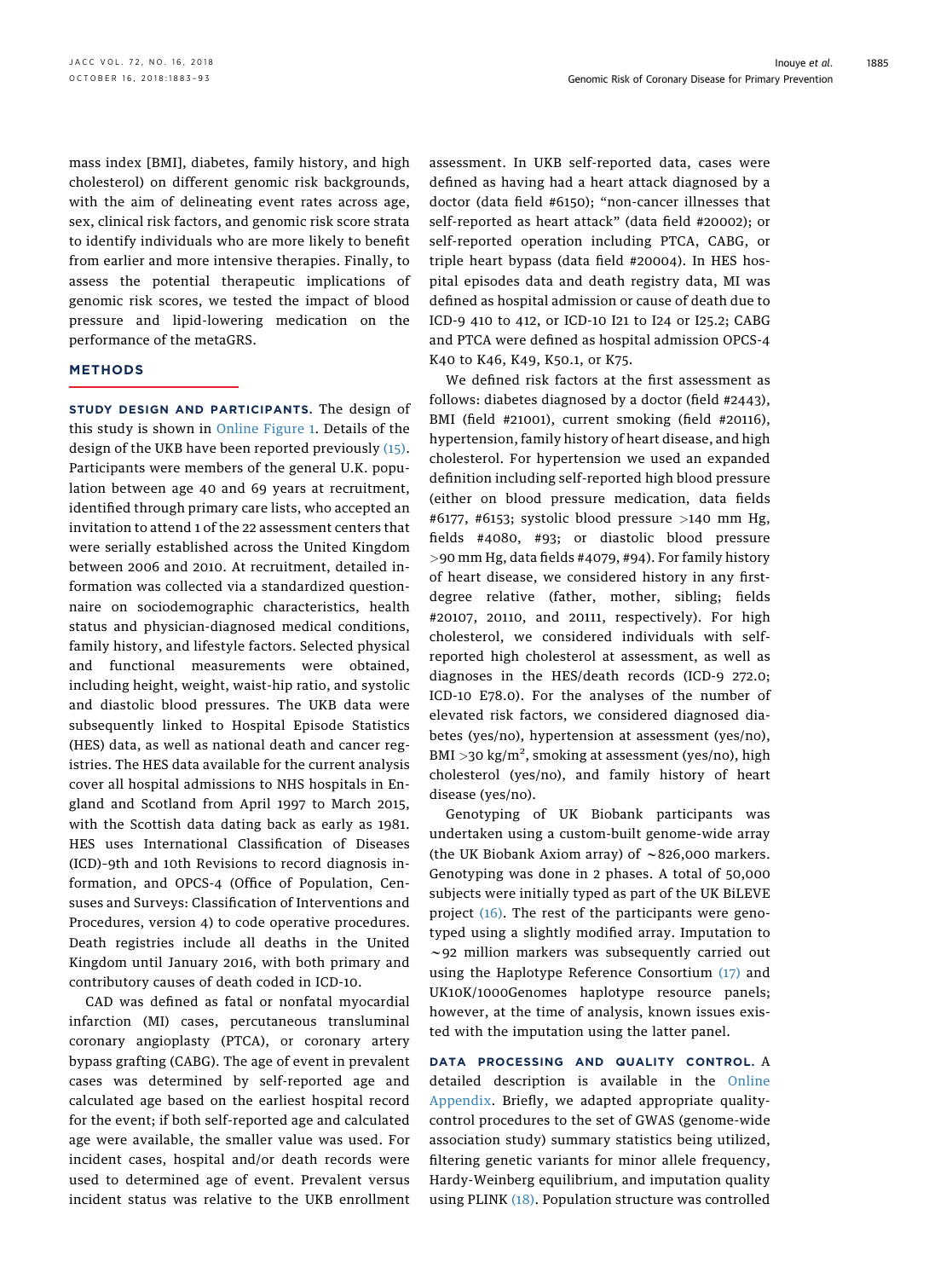<span id="page-3-0"></span>

| <b>TABLE 1 Study Characteristics</b>                              |                               |                                     |                                       |
|-------------------------------------------------------------------|-------------------------------|-------------------------------------|---------------------------------------|
|                                                                   | UK Biobank<br>$(N = 482,629)$ | Male<br>$(n = 220, 284)$<br>(45.6%) | Female<br>$(n = 262, 345)$<br>(54.4%) |
| Age at assessment, yrs                                            | $56.5 + 8.1$                  | $56.7 + 8.2$                        | 56.4 $\pm$ 8.0                        |
| Current smoker                                                    | 50,664 (10.5)                 | 27,391 (12.4)                       | 23,273 (8.9)                          |
| Blood pressure, systolic, mm Hg                                   | $139.8 \pm 19.7$              | $142.8 + 18.5$                      | $137.3 + 20.3$                        |
| Diabetes diagnosed by doctor                                      | 24,920 (5.2)                  | 15,336 (7.0)                        | 9,887(4.5)                            |
| Hypertension                                                      | 254,564 (52.7)                | 133,013 (60.4)                      | 121,533 (46.3)                        |
| Family history, first-degree relative                             | 206,363 (42.8)                | 87,946 (39.9)                       | 118,417 (45.1)                        |
| High cholesterol                                                  | 65,829 (13.6)                 | 37,801 (17.2)                       | 28,028 (10.7)                         |
| Prevalent CAD events before age 75 yrs                            | 9,729(2.0)                    | 7950 (3.6)                          | 1779 (0.7)                            |
| Incident CAD events before age 75 yrs                             | 12,513(2.6)                   | 9320 (4.2)                          | 3193(1.2)                             |
| On blood-pressure lowering medication                             | 99,454 (20.6)                 | 53,535 (24.3)                       | 45,939 (17.5)                         |
| On lipid-lowering medication                                      | 82,493 (17.1)                 | 49,459 (22.5)                       | 33,028 (12.6)                         |
| Follow-up time, yrs                                               | $6.2 \pm 2.1$                 | $5.9 \pm 2.6$                       | $6.4 + 1.4$                           |
| Values are mean $\pm$ SD or n (%). CAD = coronary artery disease. |                               |                                     |                                       |

using the genetic principal components (PCs) supplied by UKB [\(16\)](#page-10-0). Individuals from UKB were removed if they were diagnosed with coronary aneurysm or had no CAD event date information.

CONSTRUCTION OF THE metaGRS. A detailed description is available in the [Online Appendix.](https://doi.org/10.1016/j.jacc.2018.07.079) Briefly, we built a meta-score (metaGRS) based on 3 genetic risk scores: 1) a previously published score (GRS46K) of 46,000 SNPs derived from a genetic association study using Metabochip, a genotyping array with a focus on cardiometabolic genetic loci  $(3)$ ; 2) a score of 202 genetic variants significantly associated with CAD at false discovery rate <0.05 (FDR202) in a recent GWAS from CARDIoGRAMplusC4D [\(18\)](#page-10-0); and 3) a genome-wide polygenic score (1000Genomes) based on the same GWAS [\(18\)](#page-10-0). To derive the 1000Genomes score and weight the 3 genetic risk scores for the metaGRS, we used a small training set from UKB  $(n = 3,000$  individuals). The remaining 482,629 UKB individuals not in the training set comprised the external validation set.

STATISTICAL ANALYSIS. All scores were standardized to zero-mean and unit-variance. All scores were evaluated using logistic regression or age-as-timescale Cox proportional hazards regression, with censoring at 75 years, as well as with Kaplan-Meier estimates of cumulative incidence (censored at 75 years). Unless otherwise noted, analyses using only genetic risk scores include both prevalent and incident CAD cases (germline DNA variation being



In the UKB validation set (n = 482,629), (A) hazard ratios per SD of each score for all CAD (n = 22,242), censored at age 75 years, from Cox regression stratified by sex and adjusted for genotyping array (BiLEVE/UKB) and 10 genetic PCs. (B) Positive predictive value versus sensitivity for a logistic regression for each GRS, adjusted for sex, age, genotyping array (BiLEVE/UKB), and 10 genetic PCs. CAD = coronary artery disease;  $CI = confidence$  interval; GRS = genomic risk score(s); PCs = principal components.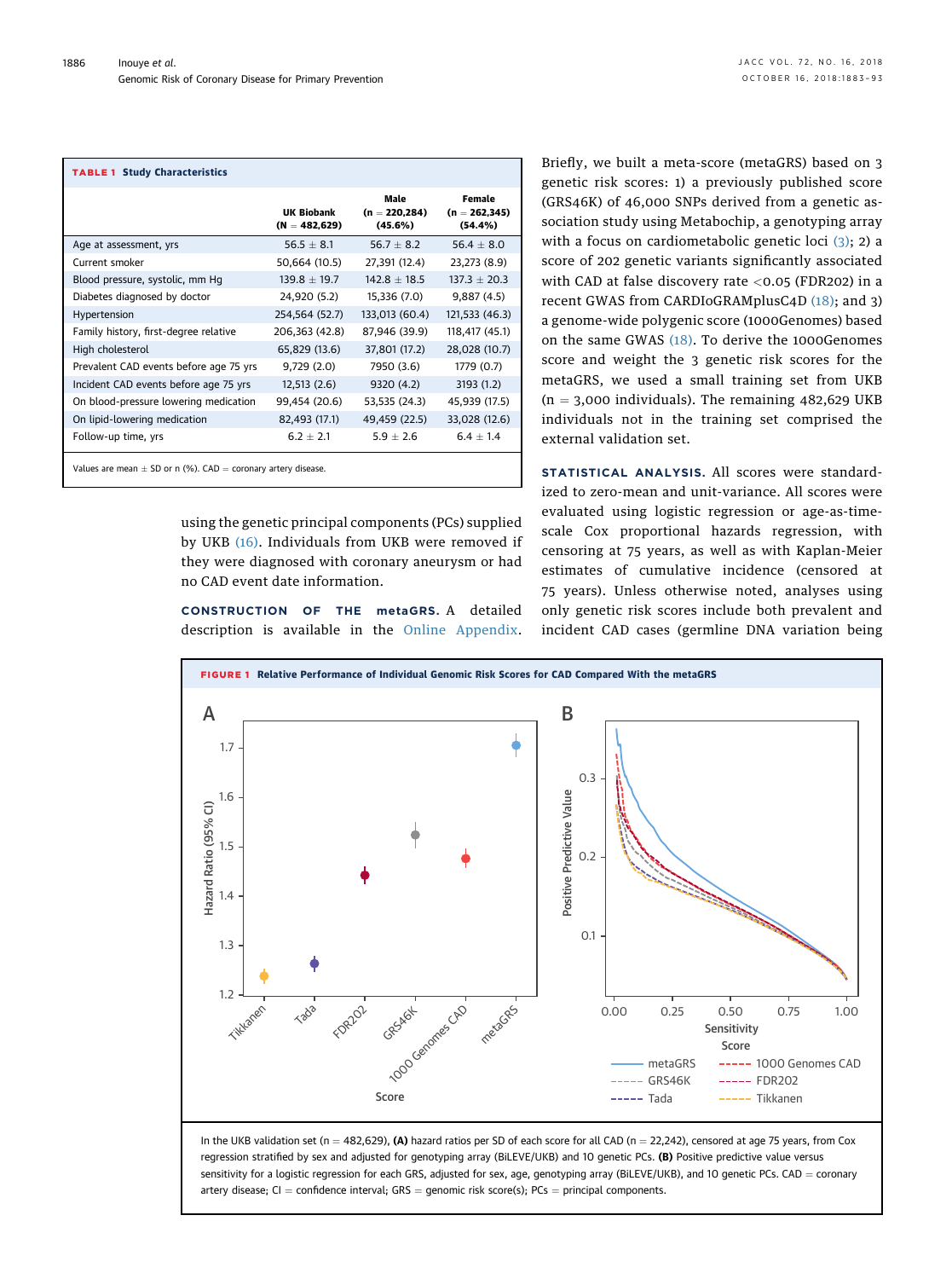<span id="page-4-0"></span>

and in combination with the metaGRS, including genotyping array and 10 genetic PCs as covariates. APRC = area under the precision-recall curve; other abbreviations as in [Figure 1](#page-3-0).

determined prior to any disease); to avoid reverse causation, analyses that included conventional risk factors (measured at the UKB assessment) used only incident CAD. The Cox models were stratified by sex and adjusted for genotyping array (BiLEVE vs. UKB) and 10 genetic PCs. C-indexes for the Cox models were sex stratified, using age as the time scale. A competing risk analysis, using the Aalen-Johansen estimator (3 states: CAD, non-CAD death, and censored), was conducted using the R package "survival" version 2.41-3 (R Foundation for Statistical Computing, Vienna, Austria) [\(19\).](#page-10-0) The precision-recall curves (equivalent to the positivepredictive-value vs sensitivity curve) were computed in the R package "ROCR" [\(20\)](#page-10-0), and the area under the curve was computed using numerical integration.

## RESULTS

The characteristics of the UKB subjects in the external validation set ( $N = 482,629$ ) are shown in [Table 1](#page-3-0), comprising 22,242 CAD cases before age 75 years and 460,387 noncases in total. There were 9,729 prevalent cases of CAD at the time of recruitment, and a further 12,513 incident cases of CAD during a mean follow-up of 6.2 years, at the censoring age of 75 years in 2017. Our meta-analysis approach resulted in a "metaGRS" comprising 1,745,180 genetic variants, themselves explaining 26.8% of CAD heritability ([Online Appendix\)](https://doi.org/10.1016/j.jacc.2018.07.079). A comparison of the metaGRS with its individual components and previously published GRS from Tikkanen et al. [\(6\)](#page-10-0) and Tada et al. [\(8\)](#page-10-0) in the UKB external validation set is given in [Figure 1](#page-3-0), showing that the metaGRS had substantially greater association with CAD risk in terms of hazard ratio (HR) as well as positive predictive value at any given sensitivity.

In the external UKB validation set, the metaGRS was accurate at classifying CAD cases versus noncases, with an area under the receiver-operating curve of 0.79  $(+2.8\%$  over the reference logistic model consisting of sex, age at assessment, genotyping array, and 10 PCs). The metaGRS offered greater positive predictive value at any given sensitivity and, thus, greater area under the precisionrecall curve (recall is also known as sensitivity) compared with the reference model (0.161 vs. 0.123) (Figure 2A). The distributions of the metaGRS amongst prevalent CAD cases, incident CAD cases,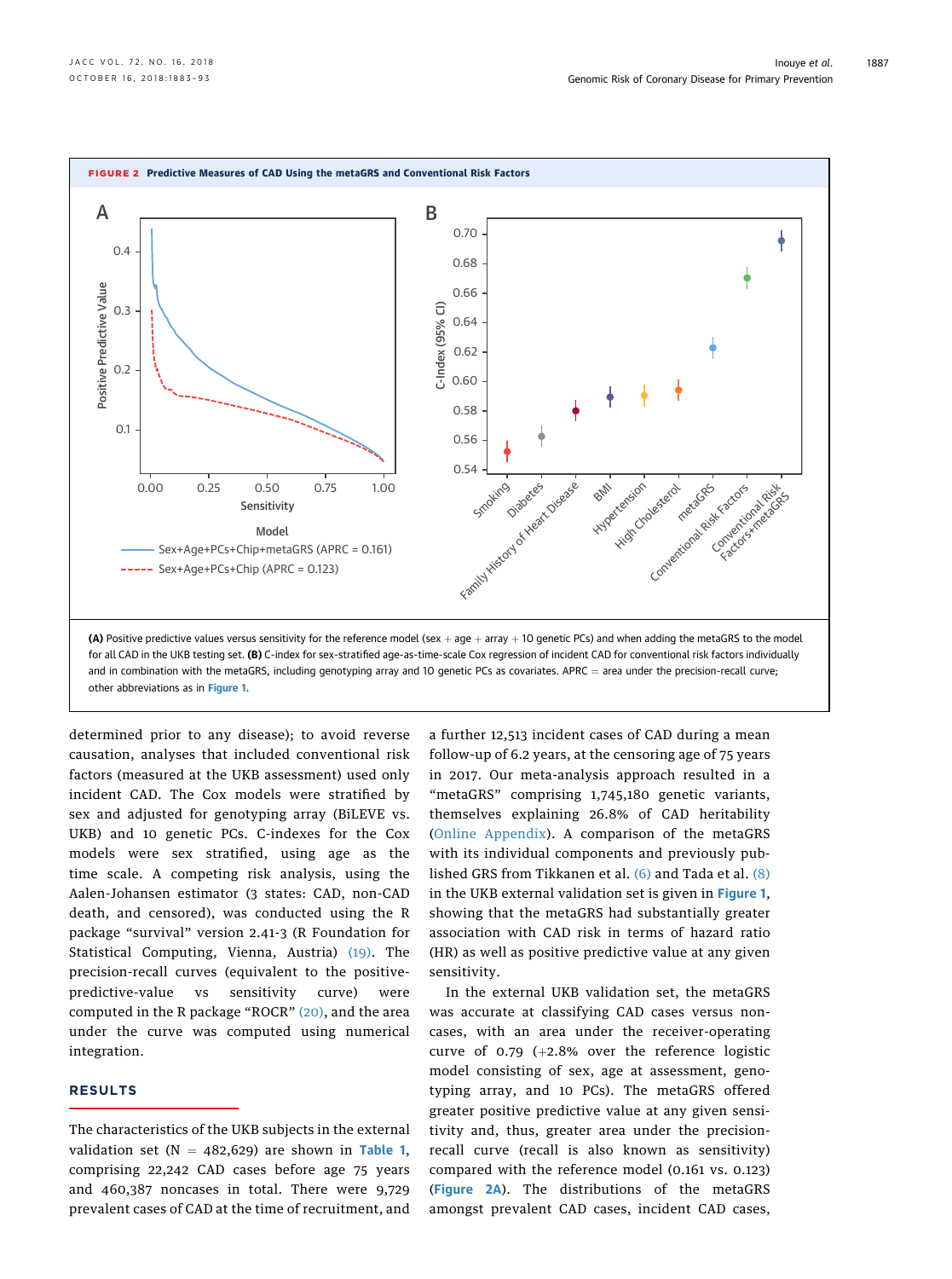<span id="page-5-0"></span>

and non-CAD cases were each approximately Gaussian and revealed a trend of increasing genomic risk ([Online Figure 2\)](https://doi.org/10.1016/j.jacc.2018.07.079), with prevalent cases more easily differentiable, as they likely comprise individuals who are at higher genomic risk and have thus had earlier CAD events.

In sex-stratified Cox regression models for all CAD (prevalent and incident), the metaGRS had an HR of 1.71 (95% confidence interval [CI]: 1.68 to 1.73) per SD of metaGRS ( $p < 0.0001$ ) ([Figure 1](#page-3-0)). The metaGRS was significantly but weakly associated with body mass index (BMI) at assessment (0.0044 log[kg/m<sup>2</sup>] per SD; 95% CI: 0.0039 to 0.0049; p < 0.0001), diagnosed diabetes (odds ratio [OR]: 1.14 per SD; 95% CI: 1.13 to 1.16;  $p < 0.0001$ ), hypertension at assessment (OR: 1.19 per SD; 95% CI: 1.18 to 1.20; p < 0.0001), current smoking at assessment (OR: 1.06 per SD; 95% CI: 1.04 to 1.07;  $p < 0.0001$ , family history of heart disease (OR: 1.21 per SD; 95% CI: 1.199 to 1.214;  $p < 0.0001$ ), and self-reported high cholesterol at/before assessment (OR: 1.27 per SD; 95% CI: 1.26 to 1.28;  $p < 0.0001$ ). No evidence for competing risk effects was observed [\(Online Figure 3\)](https://doi.org/10.1016/j.jacc.2018.07.079). In Cox regression of incident CAD ([Figure 2B](#page-4-0)), models based on the metaGRS had higher C-index (C =  $0.623$ ; 95% CI: 0.615 to 0.630) than any of the individual conventional risk factors, with the second-best factor being selfreported high cholesterol at assessment  $(C = 0.594;$ 95% CI: 0.587 to 0.601). A model combining the 6 conventional risk factors had only slightly better performance (C = 0.670; 95% CI: 0.663 to 0.678) than the metaGRS individually. Combining the metaGRS with all 6 conventional risk factors led to a model with C-index of 0.696 (95% CI: 0.688 to 0.703), an increase of 2.6% over the model consisting of the 6 conventional risk factors. When adjusting for conventional risk factors, only incident CAD cases could be considered; however, the HR for metaGRS was only modestly attenuated (HR: 1.58 per SD; 95% CI: 1.55 to 1.61 not adjusting for risk factors; HR: 1.55 per SD; 95% CI: 1.52 to 1.58 adjusting for family history; HR: 1.48 per SD; 95% CI: 1.45 to 1.51 after adjustment for 6 other risk factors).

To investigate the potential role of the metaGRS in earlier life genetic screening, we compared the sex-stratified cumulative incidence of CAD across quintiles of the metaGRS (Figure 3). In UKB men, we observed that CAD risk in the highest metaGRS quintile began exponentially increasing shortly after age 40 years, reaching a threshold of 10% cumulative risk by 61 years of age (Figure 3). By comparison, CAD risk for men in the lowest metaGRS quintile did not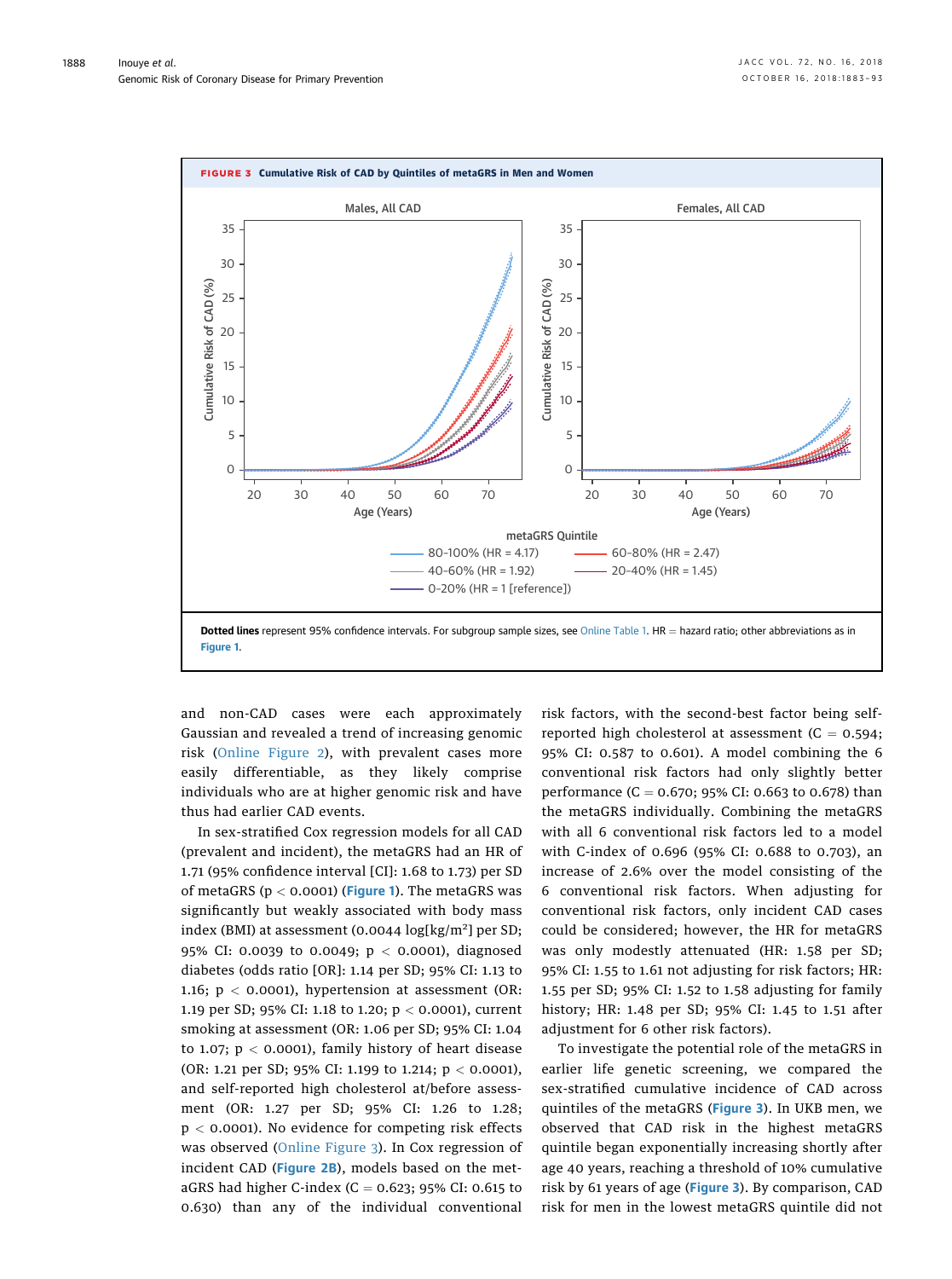<span id="page-6-0"></span>

begin increasing until age 50 years, and on average, did not reach 10% by the censoring age of 75 years. In UKB women, the metaGRS results were similar but delayed given the lower absolute CAD risk overall compared with men. For women in the highest metaGRS quintile, CAD risk began increasing at age 49 years and reached 10% at age 75 years, whereas women in the lowest metaGRS quintile were at extremely low levels of risk, reaching 2.5% CAD risk by the censoring age of 75 years. There was no evidence for a statistical interaction of the metaGRS with sex. Overall, on average, UKB individuals in the top metaGRS quintile were at 4.17-fold (95% CI: 3.97- to 4.38-fold) higher hazard of CAD than those in the bottom metaGRS quintile ([Figure 3](#page-5-0)).

We next assessed the differences in incident CAD risk across metaGRS quintiles when combined with conventional risk factors (current smoking,

diagnosed diabetes, high blood pressure, high BMI, family history of heart disease, and high cholesterol) individually ([Online Figures 4 to 9\)](https://doi.org/10.1016/j.jacc.2018.07.079) or as an unweighted score, the number (0 to 6) of conventional risk factors per individual (Figure 4). Broadly, the patterns were similar across all of the analyses. Genomic risk and lifestyle/clinical factors combined to be associated with higher risk in both men and women; however, in most instances, this was additive rather than interactive. In Cox regression models of incident CAD, adjusting for current smoking, diagnosed diabetes, hypertension, log BMI, family history, high cholesterol, genotyping array, and 10 genetic PCs, there was no strong evidence of statistical interactions between the metaGRS and diabetes  $(p = 0.074$  for interaction), smoking  $(p = 0.13$  for interaction), hypertension ( $p = 0.93$  for interaction), family history ( $p = 0.51$  for interaction), or high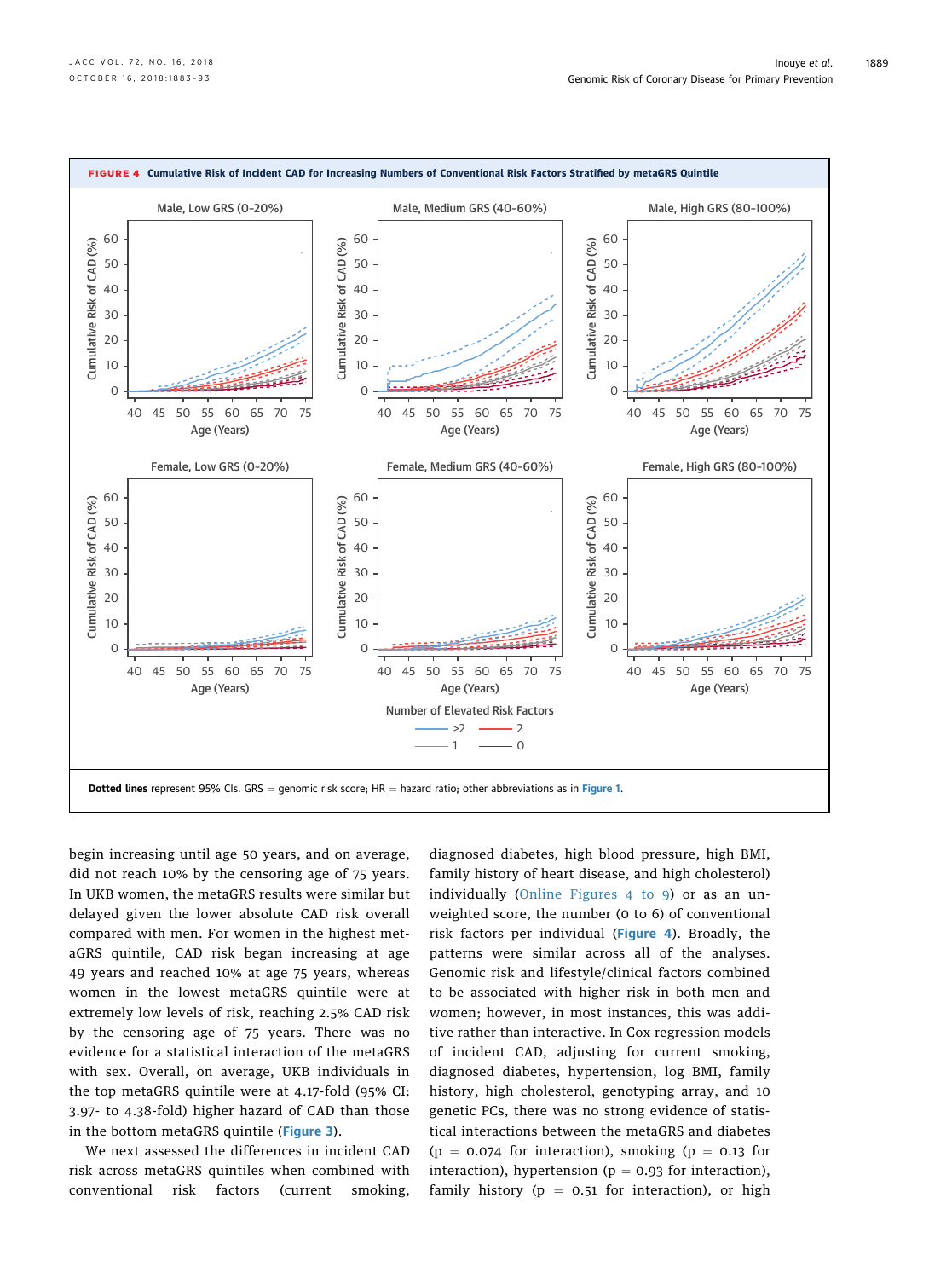

cholesterol ( $p = 0.14$  for interaction), but there was some evidence for interaction with log BMI (HR: 0.85; 95% CI: 0.76 to 0.95;  $p = 0.0052$ ). From a clinical perspective, it was notable that men in the highest metaGRS quintile who had no conventional risk factors still reached 10% cumulative incidence of CAD by age 69 years, with a similar cumulative incidence as men in the lowest metaGRS quintile who had 2 elevated conventional risk factors ([Figure 4](#page-6-0)). Men in the highest metaGRS quintile and with 3 or more conventional risk factors were at extremely high levels of CAD risk, reaching the 10% threshold by age 48 years. Approximately 79% of women did not reach 10% CAD risk before age 75 years, even if they had 2 conventional risk factors, due to compensation by low or moderate metaGRS risk. Even amongst women in the highest metaGRS quintile, only those with 2 or more conventional risk factors achieved 10% risk before age 75 years ([Figure 4](#page-6-0)).

To assess the impact of use of treatments (lipidlowering and antihypertensive medication) that have been proven to lower CAD risk on the performance of the metaGRS, we analyzed the association of the metaGRS with incident CAD in those taking 1 or both of these classes of drugs at baseline. The HRs for each SD in GRS were reduced but not negated by these therapies, with HRs of 1.44 (95% CI: 1.40 to 1.48), 1.46 (95% CI: 1.42 to 1.50), and 1.42 (95% CI: 1.37 to 1.47) for those individuals on lipid-lowering, antihypertensive, or both treatments, respectively. Accordingly, the HRs between those in the top versus bottom metaGRS quintiles were also reduced but remained substantial, with HRs of 2.71 (95% CI: 2.47 to 2.98), 2.81 (95% CI: 2.56 to 3.09), and 2.55 (95% CI: 2.28 to 2.86), for those individuals on lipid-lowering, antihypertensive, or both treatments, respectively (Figure 5).

#### **DISCUSSION**

In an analysis of almost 500,000 people in a prospective nationwide cohort study, we evaluated a combined genomic risk score (metaGRS) built from summary statistics of the largest previous genome-wide association studies of CAD ([Central Illustration](#page-8-0)). We report a series of findings that substantially advance the concept of using genomic information to help stratify individuals for CAD risk in general populations, an approach that leverages the fixed nature of germline DNA over the life course to anticipate different lifelong trajectories of CAD risk.

First, our metaGRS achieved greater risk discrimination than previously published genomic risk scores based on selected SNPs (3–[9\)](#page-10-0). For example, we found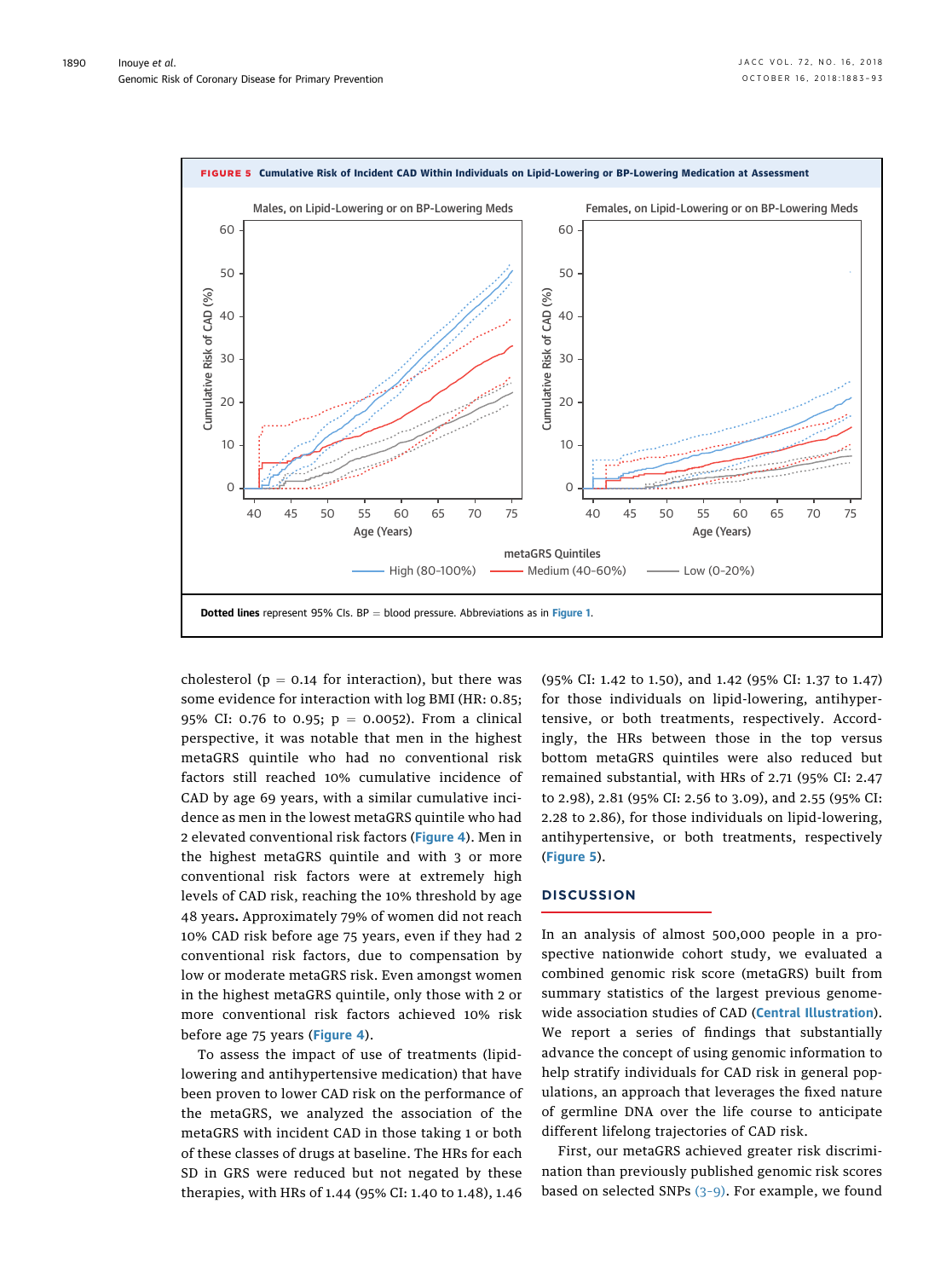<span id="page-8-0"></span>

metaGRS had a greater HR and positive predictive value at any given sensitivity, as well as a 4-fold HR for CAD in a comparison of individuals in the top versus bottom one-fifth of the risk score distribution.

Second, we found that the predictive ability of the metaGRS was largely independent of established risk factors for CAD, implying that genetic information complements (rather than replaces) conventional risk factors. As our data have suggested that higher genetic risk can at least partly be attenuated by lipidlowering and/or antihypertensive therapies, it implies that individuals at high genetic risk may gain the most from early initiation of these therapies and, therefore, constitute a subpopulation for which primary prevention may be particularly cost-effective [\(7\).](#page-10-0) However, as our results have suggested that the

metaGRS predicts CAD risk even among individuals taking CAD therapies at baseline, it also underscores the need to develop new therapies to address residual disease risk.

Third, we found that the metaGRS identified individuals who are at high risk of premature CAD as well as those unlikely ever to reach a life-long risk level requiring intervention. For example, our findings have suggested that because men in the highest metaGRS quintile are at such high risk, they are likely to benefit from more intensive preventative interventions regardless of levels of traditional clinical risk factors. By contrast, the present findings suggest that about 80% of women in general populations (i.e., those not in the top 20% of the metaGRS) may not benefit from intensive preventive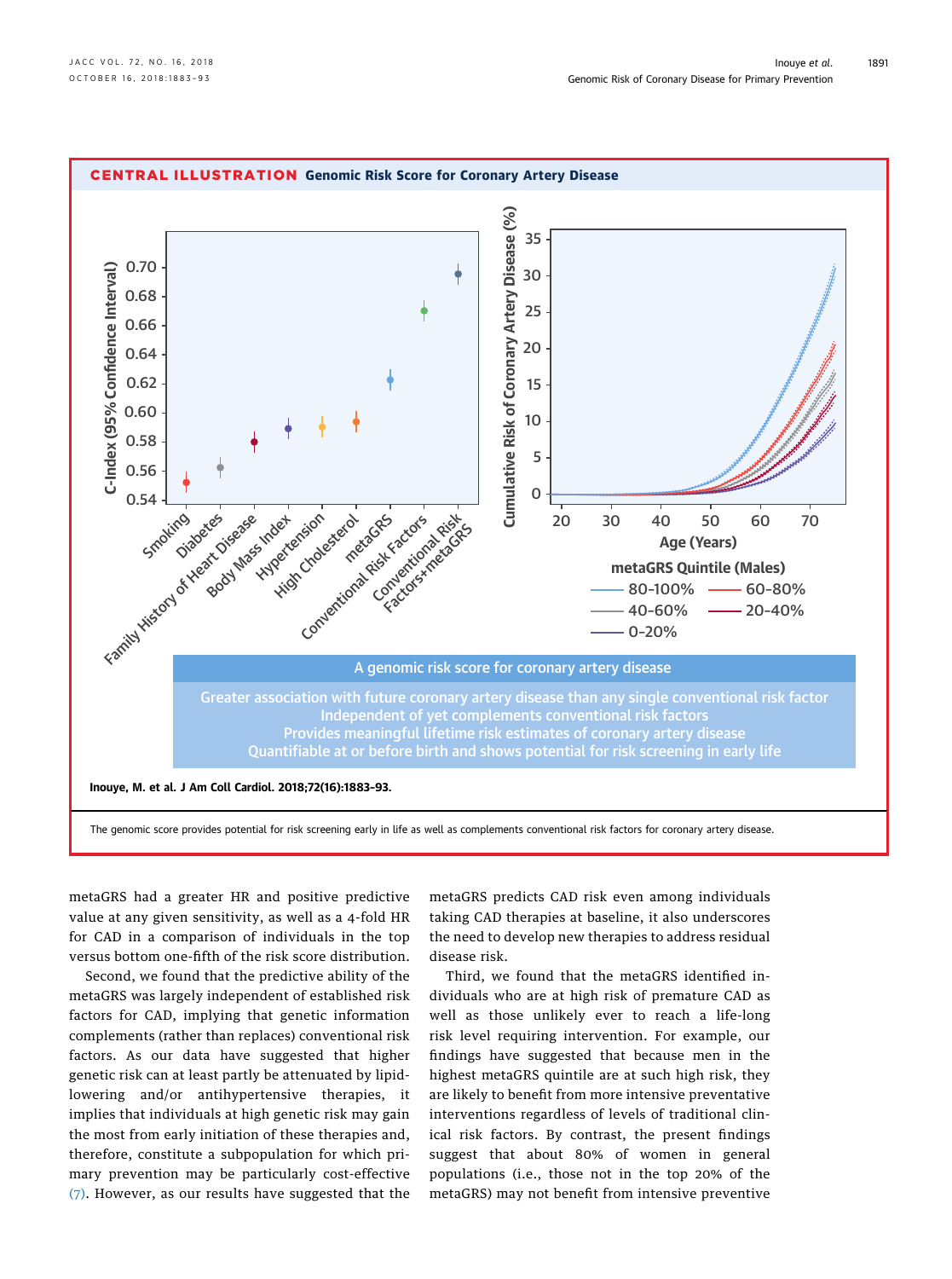interventions, in the absence of other compelling indications, before age 75 years. This finding underscores the potential value of using genomic information to optimize use of scarce resources for disease prevention; however, further health economic studies would be necessary.

Although applied health studies will be needed to evaluate properly the clinical utility of CAD genomic risk scores, elements of potential clinical implementation can now be foreseen. For example, genome-wide array genotyping has a 1-time cost (approximately US\$50 at current prices) and can be used to calculate updated genomic risk scores for CAD as further, more powerful association data emerge. Indeed, data from a genome-wide genotyping array can be utilized to calculate GRS for a wide range of common diseases. To calculate genomic risk for individuals, simple algorithms can draw on information from such arrays, as well as from large reference groups from similar populations, such as UK Biobank. In translating genomic risk scores, standardization in assay and data processing will be necessary but achievable, including in imputation (e.g., reference panel and quality control) and handling of population stratification (e.g., using a population-specific GRS distribution and/or adjustment of GRS directly). We have made the metaGRS algorithm freely available [\(21\)](#page-10-0) to facilitate development and translation of the concept of genomic risk as an early screening tool.

STUDY LIMITATIONS. First, while previous studies have shown the added value of a GRS to clinical risk scores, such as Framingham Risk Score and ACC/ AHA13 Risk Score [\(3\)](#page-10-0), UK Biobank does not yet have measurements of lipids and other biochemical factors available; thus, relationships of the metaGRS with lipids or traditional clinical risk scores (e.g., Framingham Risk Score, QRISK, and so on) could not be assessed. Second, the UK Biobank has a minimum enrollment age of 40 years, and participants have been shown to be healthier than the UK general population [\(22,23\)](#page-10-0); thus, our study may have underestimated population-level lifetime CAD risk. Third, people of non-European ancestry make up a small proportion (<5%) of the UK Biobank, suggesting the need for studies in people of other ancestries. Similarly, future studies that externally validate the metaGRS in large multiethnic cohorts would maximize generalizability and minimize risk of overfitting to any single dataset or population  $(24)$ . Fourth, current GWAS sample sizes and imputation efficiencies are also limiting in that they introduce noise into GRS estimates. Our meta-score approach here addresses this to some extent; however, future large-scale

cohorts will offer more powerful genomic scores. Last, despite the metaGRS showing substantial CAD risk discrimination in individuals already on medication, we were also unable to assess the effect of medication versus nonmedication in individuals who are at high metaGRS risk, as without blind randomization, this analysis would be susceptible to reverse causation, with those on medication likely already at higher CAD risk.

## **CONCLUSIONS**

The genomic score developed and evaluated in the present study strengthens the concept of using genomic information to stratify individuals for CAD risk in general populations and demonstrates the potential for genomic screening in early life to complement conventional risk prediction.

ACKNOWLEDGMENTS The authors are grateful to UK Biobank for access to data to undertake our study (Project #9922); and also thank Drs. Joanna Howson, Agus Salim, and Brian Ference for their helpful input on the manuscript.

ADDRESS FOR CORRESPONDENCE: Dr. Michael Inouye, Baker Heart and Diabetes Institute, 75 Commercial Road, Melbourne, Victoria 3004, Australia. E-mail: [mi336@medschl.cam.ac.uk](mailto:mi336@medschl.cam.ac.uk) OR [minouye@](mailto:minouye@baker.edu.au) [baker.edu.au.](mailto:minouye@baker.edu.au) OR Dr. Gad Abraham, Baker Heart and Diabetes Institute, 75 Commercial Road, Melbourne, Victoria 3004, Australia. E-mail: [gad.abraham@baker.](mailto:gad.abraham@baker.edu.au) [edu.au.](mailto:gad.abraham@baker.edu.au) OR Dr. Nilesh J. Samani, Department of Cardiovascular Sciences, University of Leicester, Cardiovascular Research Centre, Glenfield General Hospital, Leicester LE3 9QP, United Kingdom. E-mail: [njs@leicester.ac.uk.](mailto:njs@leicester.ac.uk) Twitter: [@minouye271,](https://twitter.com/minouye271) [@Baker-](https://twitter.com/BakerResearchAu)[ResearchAu](https://twitter.com/BakerResearchAu), @uniofl[eicester](https://twitter.com/uniofleicester).

#### **PERSPECTIVES**

#### COMPETENCY IN MEDICAL KNOWLEDGE:

Genetically determined risk of CAD is largely independent of conventional risk factors, such as lipids, blood pressure, and smoking. As a predictor of CAD, a meta-score (metaGRS) derived from a U.K. biobank outperformed other genetic risk scores and individual conventional risk factors, even in patients treated with lipid-lowering or antihypertensive medications.

TRANSLATIONAL OUTLOOK: Future studies should determine how best to employ genetically predicted risk for primary prevention of CAD.